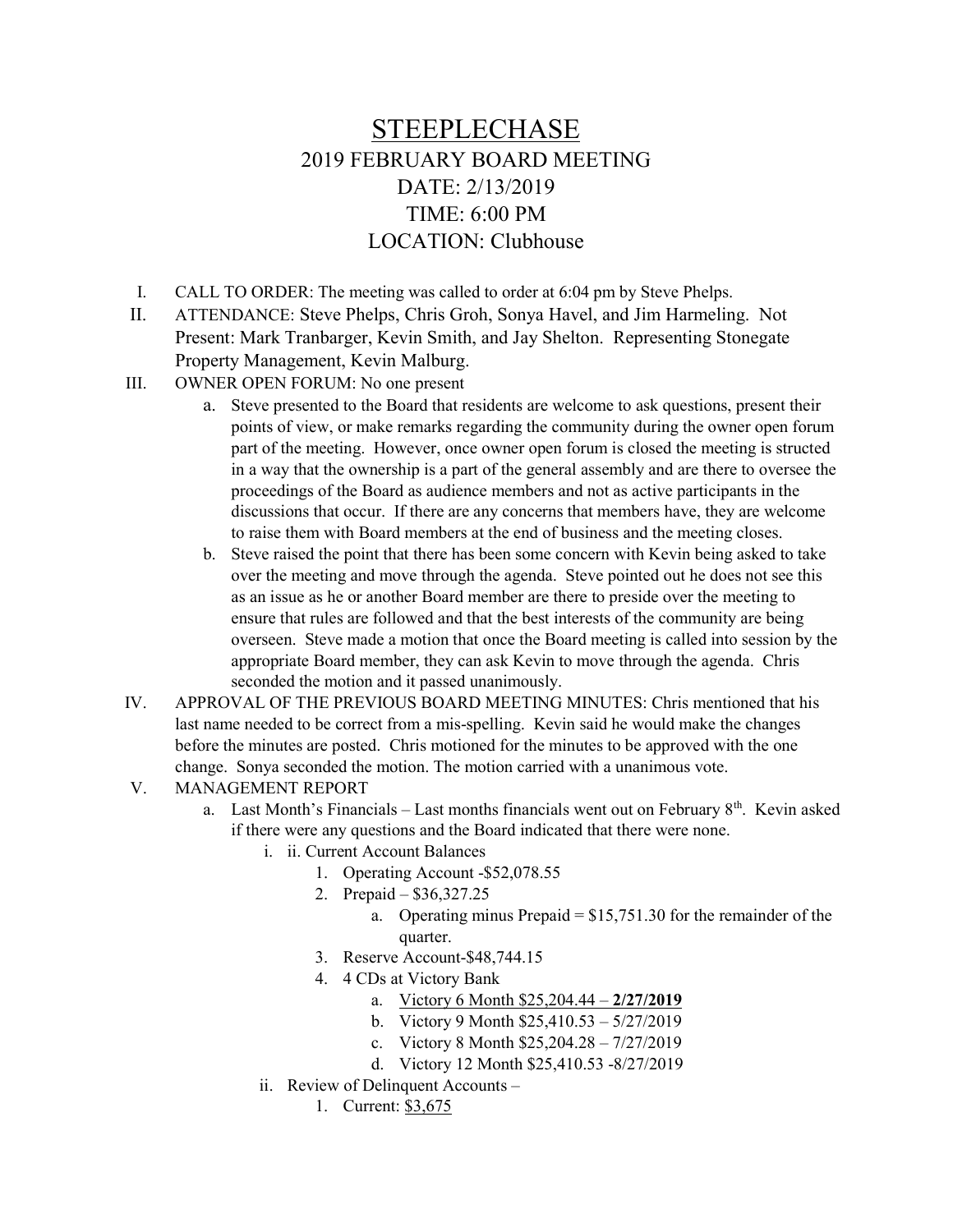- 2. Outstanding: \$5,305
- 3. 100 out of 306 paying year in advance \$2,352 going into Bad Debt
- b. Site Tours
	- i. Violations sent out from drive throughs: There were a total of 14 violations that went out this past month for Christmas decorations that were still up, curbs that were painted with numbers, a few commercial vehicles and yard maintenance.
	- ii. Electrical Outlets The electrical outlets in the clubhouse have been changed to white. The only portion that still has cream is the fitness area. Those will be updated next year. Kevin noted that he didn't notice the change at first because the white blends in so well now whereas before the cream stuck out as a sore thumb.
	- iii. Received answer on lighting installation for subdivision Kevin received an answer from the county that they will not be installing a new street light at Foxhunt and Grand National. The association would need to pay for a light if they wanted one. Jim Harmeling commented that he asked Duke to put a brighter light in the one light by the corner. Kevin had suggested a light go over the street to help with cars blowing through the stop signs, especially in the mornings when kids are getting ready to cross the street to get on the bus. The Board would be interested in pursuing something like this, but with the expansion of the roads, they would like to wait until they know what the plan is so they don't spend it on the lights for it come out right away.
	- iv. Kevin informed the Board that he adjusted all the prepaid accounts with bad debt and followed up with owners late on full payments, so they know that they need to pay the extra \$24 dollars this year. Kevin said there was only one person that was upset about it. His argument was that he sent the check, so it was postdated by the  $10<sup>th</sup>$  and Kevin reminded him that it had to be received by the  $10<sup>th</sup>$ . That is why the Association has a due date of the  $1<sup>st</sup>$  of the month and a 10-day grace period.
	- v. There was some damage to the exercise bathroom wall. Kevin inspected it and it looked like the bathroom door was opened too hard or someone fell into the door and pushed through the drywall. Kevin noted that there was no wall door stop for the bathroom door. Kevin asked Charlie Brown to fix the drywall damage and put in a door stop so that the damage does not continue to reoccur. Kevin was also informed that there were some beer bottles found in the empty tanning room. The door locks from the inside, but not the outside so the impression is that there might be some teens using it as a drinking space. A deadbolt has not been put on the outside of the door.
	- vi. Kevin purchased paint to touch up walls of clubhouse and to be used for playroom
	- vii. Dog waste bags were purchased and placed in storage for Charlie to use when he runs out.
	- viii. Kevin worked with Kevin and Karen on assessing charges for a party that was excessive in the clubhouse.

## VI. OLD BUSINESS:

a. Potter House Group – The developer had some follow up questions from the previous meeting. The Board chose to discuss these concerns in the executive session with lawyer Jeff Casazza present.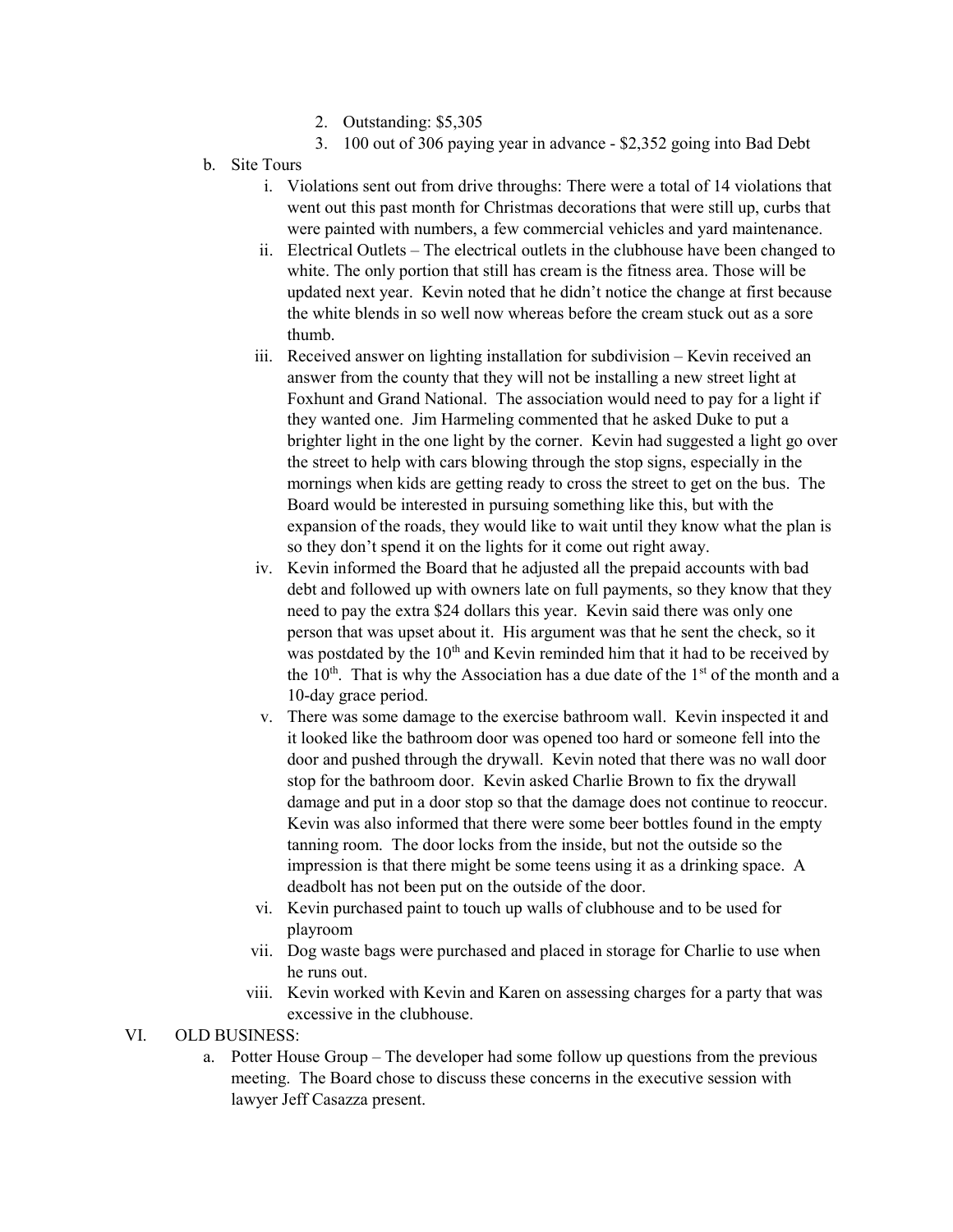- b. Playground Equipment Kevin presented 3 quotes to the Board regarding the playground equipment. Kevin has been asked about rubber flooring for the playground. Kevin got one quote and it doubled the price of the playground and only covered 32' x 32'. Kevin presented the quote to the Board through e-mail and indicated that he would assume they would not want to pursue this option due to the expense, but if they were interested, he would get more quotes. Since there was no indication, Kevin did not get additional quotes for rubber flooring. Kevin had heard back from Charlie Brown and he provided a quote that was well below the three other quotes for removing the sand and making a path in the tree line to move the sand further in as needed. Kevin also got a quote from Recreations Outlet for concrete for the picnic tables, so they did not move. Recreations Outlet is more expensive by a couple thousand dollars, but once you figure in all the small things expenses from AAA Play, you would not be saving that much, and it would require a lot more work. Kevin recommended Recreations Outlet as they've been easy to work with in the quote process, have provided good products to other HOAs, and if something comes up, they will work with the HOA versus nickel and diming the group. Chris motioned that the Board use Charlie Brown for the removal of the sand and to use the Recreations Outlet quote for the playground equipment, including the concrete for the picnic tables to be paid out of the reserve. Sonya seconded the motion. This was unanimously approved.
- c. Clubhouse Playroom Kevin presented the Board with three quotes for the playroom construction. Icon still came in at half the price of the others. Kevin wasn't sure if it was because it was a smaller project, so the other bidders were not as interested or if it's because Icon has everything inhouse, so they can keep the costs down. Jim motioned to approve the bid by Icon and Chris seconded the motion. The motion was unanimously approved.
- d. Reserve Study Kevin presented three quotes for a reserve study to be completed on the condition of all the capital items in the community. This will allow a plan to be established on the amount of reserve funds that should be saved, when capital should be repaired/replaced, and to help determine assessments for the community. Kevin said that no one had used Barraco before, but Reserve Advisors and Miller and Dodson have been used by a few associations in the area. The Board discussed the bids and Chris motioned to go with Reserve Advisors. Sonya seconded the motion and it carried unanimously.
- e. Landscaping around gym door Kevin provided three bids for landscaping around the gym doors after the Junipers were removed. Sonya asked why they had been removed and Kevin stated that there had been some people concerned that someone could hide in the bushes and jump out at them. The Board looked at that and could also see the pricing for the landscaping at Foxhunt and Grand National and decided to table this for the time as they felt Foxhunt and Grand National was the priority.
- f. Landscaping at Foxhunt and Grand National Kevin had three quotes he presented over the landscaping. The owners were fine with the first two presented. The Board asked what they had spent across the street and Kevin said it was about \$500 cheaper than it was currently priced at, but the owners wanted the electrical covered up as much as possible. The Board discussed the options and decided to go with the bid that had Blue Maid Holly's. Jim motioned to go with the proposal 1 and it was seconded by Steve, The Board approved it unanimously.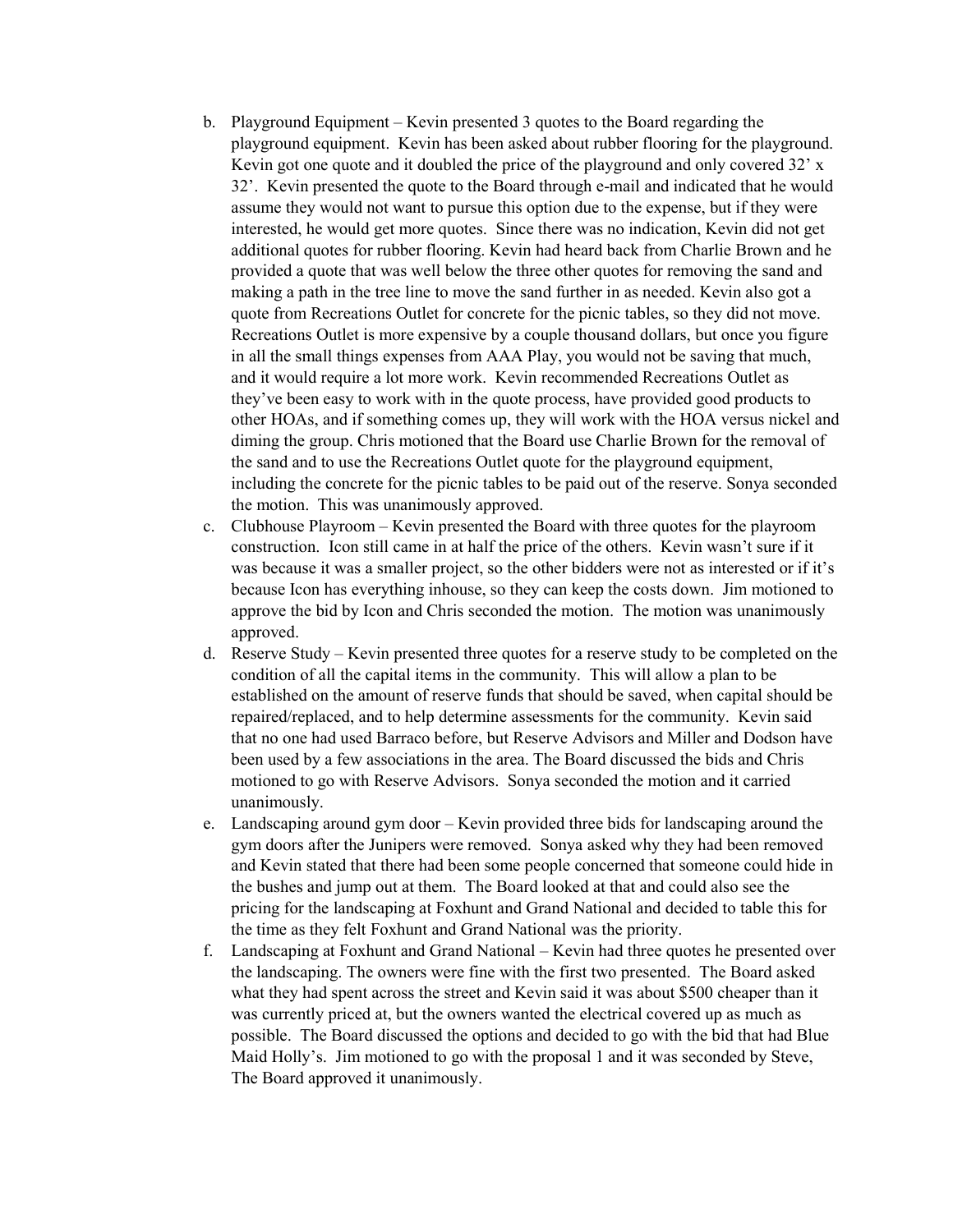- g. Flag Pole Kevin had been asked if approval had been provided previously for putting up a flag pole. Kevin did find in the minutes where it had passed and had acquired some bids for fiberglass external, internal, and aluminum external with installation costs. The Board had questions on which is more durable, their life spans, and that they would also need a quote for electrical for a light be shined on the flagpole. Sonya asked about who would be responsible for the flag. Chris said that he thinks they should reach out to the community to find someone that would be willing to help with the flag.
- h. Sign for meetings Kevin presented a quote from fast signs for a sign that could be used for making community members aware of when a Board meeting is occurring or other events in the community. The Board was concerned about how well it would hold up and how it would stay in one place. Kevin said he wanted to know if it was something like they wanted. Kevin said he thought the ability to change out the message would be useful and would look into more durable and stationary options.
- i. Tanning Bed/Room Kevin said that he didn't think this made it on the agenda last month, but so far, he had heard from about 4 or 5 members from the community inquiring or upset that the tanning bed was gone. Kevin has been telling community members that the Board was still deciding on what to do with the space. The Board discussed the issue and decided that at this time they are not going to use money to get a new tanning bed. The use seems limited, there are concerns about liability and the money can be better used for improvements for the overall community.
- j. Christmas Lights Kevin is still waiting on a third quote for Christmas lights. Once he gets that he'll provide it to the Board. Jim reported that the easement group had not met yet to discuss what to do about the Christmas lights at the front entrance. Kevin said he would follow up with Jim Bornhorst regarding the entrance.
- k. John Henry Lot 221 Dead Ash Tree Kevin is continuing to follow up on this issue.
- l. Non-working Street Signs This was tabled till executive
- m. February CD The Board had previously voted and confirmed again with a vote that  $\frac{1}{2}$  the money from the February CD that is maturing will go into the reserve and the other  $\frac{1}{2}$  will be put back into a CD.
- n. Seating around pond Tabled until April

VII. NEW BUSINESS:

- a. Website Renewal Kevin Smith reported that the website is expiring in April 2019 and needed the Board to decide if they wanted to renew or go with another option. Sonya motioned to renew the website and Chris seconded the motion. The motion carried unanimously. The Board was curious if they could do a longer time period between renewals and if it would create any savings.
- b. Baby gate/playpen for the gym  $A$  resident had requested that a pack and play/baby gate be provided for the gym so they could work out and not have to worry about the child coming out into the gym area. The Board discussed and decided that a gate would not be a good option as it could create a liability issue by who uses it or if it gets damaged. They felt similar with the pack and play. However, they had no issue if a resident brought their own gate to use or pack and play for their child so they could work out at their convenience.
- c. Change out one swing at the playset for a baby swing The resident also inquired about getting a baby swing installed at the play set. The Board discussed this and were not in